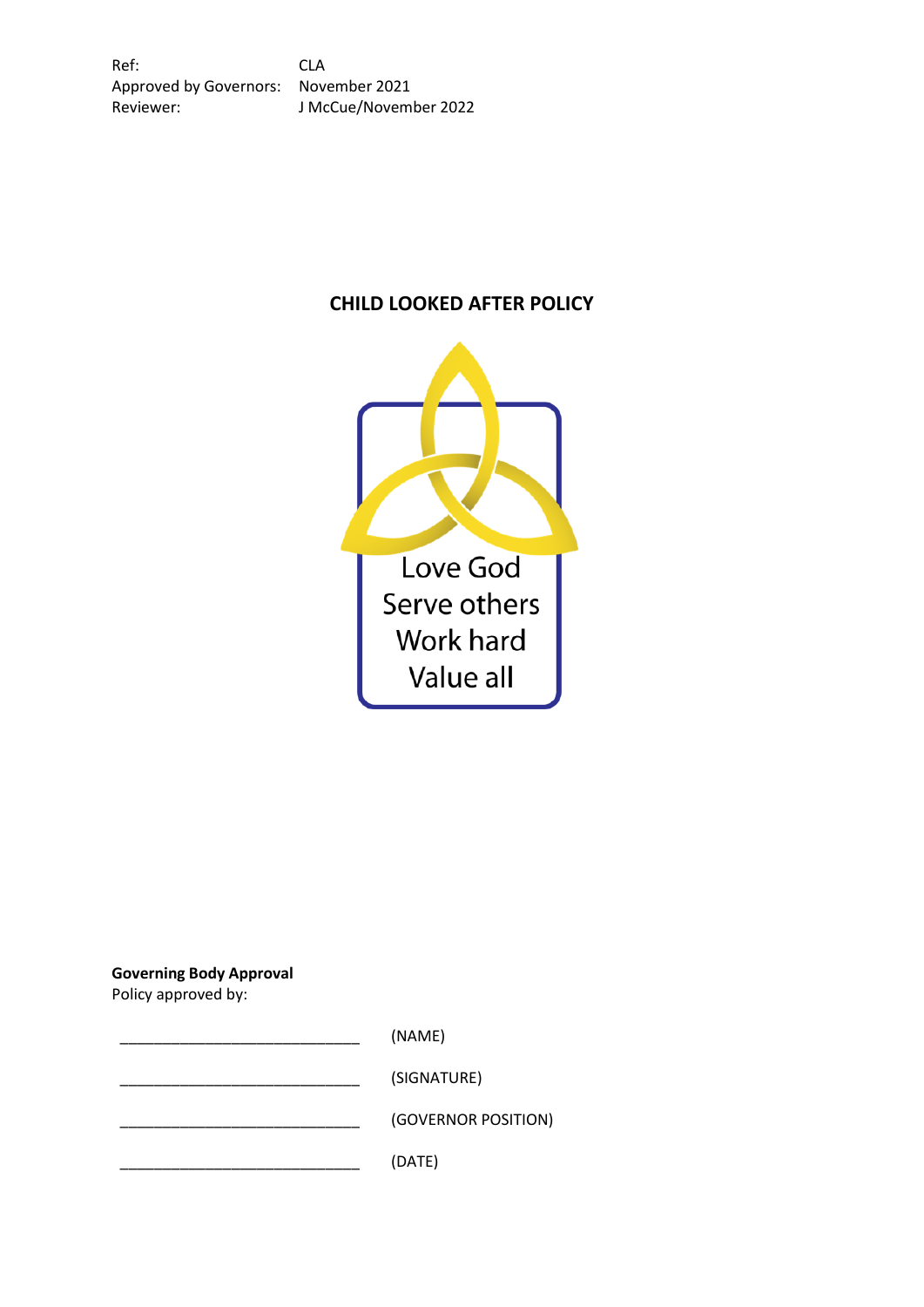# **Purpose of Policy**

To promote the educational achievement and welfare of Children Looked After within Blessed Trinity RC College and enable them to fulfil their potential.

# **Rationale:**

Children Looked After (CLA) are one of the most vulnerable groups within society. The majority of Children Looked After have suffered abuse or neglect and it is nationally recognised that they underachieve in terms of education when compared to their peers.

Under the Children's Act 1989, a child is "looked after" by a local authority if he or she is in their care or provided with accommodation for more than 24 hours by the authority. They fall into four main groups:

- Children who are accommodated under a voluntary agreement with their parents (Section 20)
- Children who are subjects of a care order (Section 31) or interim care order (section 38)
- Children who are subjects of emergency orders for their protection (sections 44&46)
- Children who are compulsory accommodated this includes children remanded to the local authority or subject to a criminal justice supervision order with a residence requirement (section 21)

New legislation has come in from February 2018 and now includes:

a previously looked-after child is one who is no longer looked after in England and Wales because s/he is the subject of an adoption, special guardianship or child arrangements order which includes arrangements relating to with whom the child is to live, or when the child is to live with any person3, or has been adopted from 'state care' outside England and Wales; and

• a child is in 'state care' outside England and Wales if s/he is in the care of or accommodated by a public authority, a religious organisation or any other organisation the sole or main purpose of which is to benefit society

The term 'In Care' refers only to children who are subject to a care order by the Court under Section 31 of the Children Act 1989 - they may live with Foster Carers, in a Children's Home, in a Residential School, with relatives or with parents under supervision.

Children who are cared for on a voluntary basis are 'accommodated' by the local authority under Section 20 of the Children Act – they may live in foster care, in a children's home or in a residential school.

All these groups are said to be 'Children Looked After' (CLA). They may be looked after by Lancashire County Council or may be in the care of another authority but living in Lancashire.

Blessed Trinity RC College aims to promote the educational attainment and achievement and welfare of Children Looked After and/or previously a looked-after child who is no longer looked after because s/he is the subject of an adoption, special guardianship or child arrangements order which includes arrangements relating to with whom the child is to live, or when the child is to live with any person3, or has been adopted from 'state care' outside England and Wales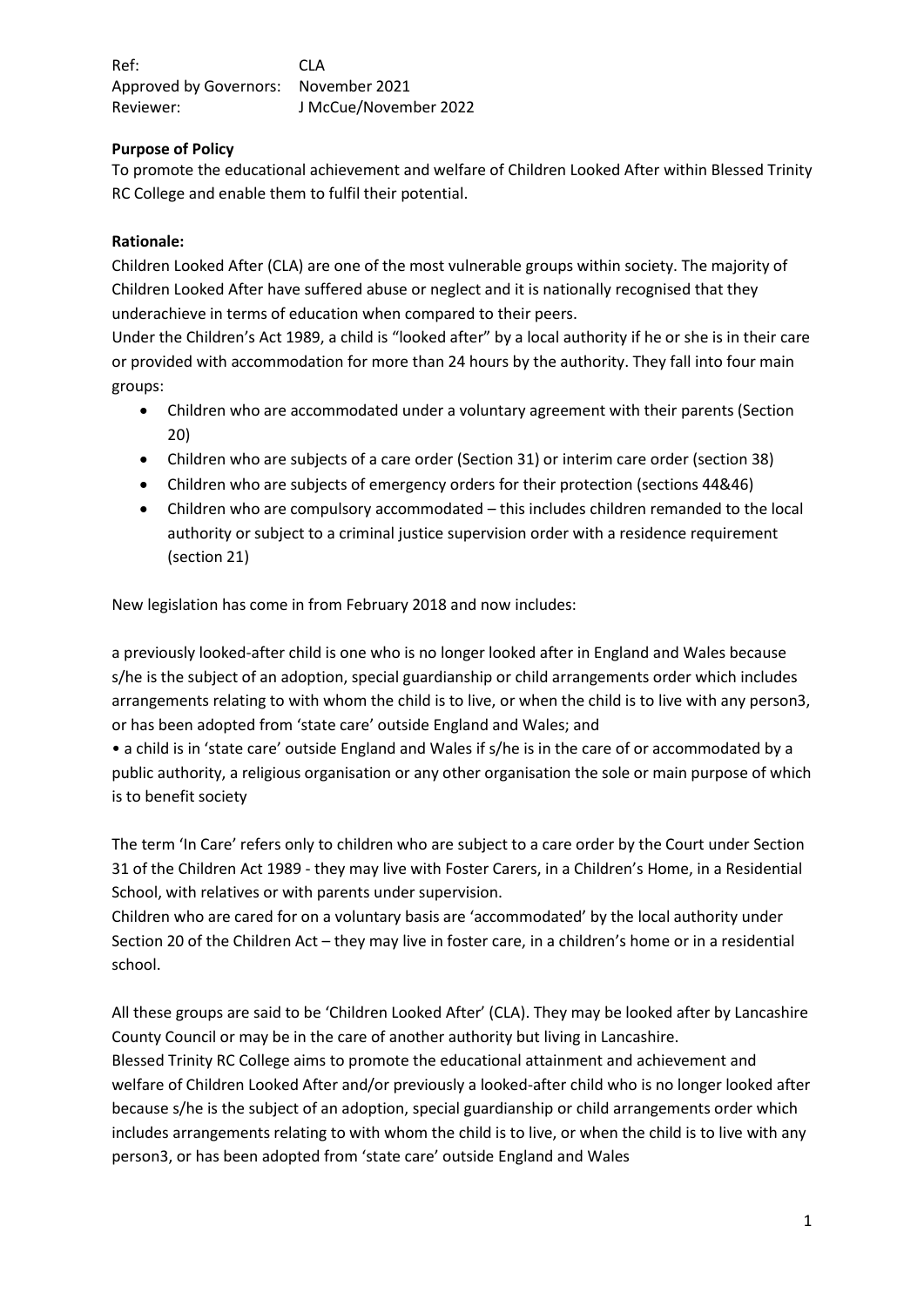The Designated Teacher for Children Looked After is Miss Jo McCue (Assistant Head teacher).

The Governor with special responsibility for Children Looked After is Mrs S Colbeck

The governing body is committed to providing a quality education for all its pupils based on equality of access, opportunity and outcomes. This policy includes requirements set out in "Statutory guidance on the duty on local authorities to promote the educational achievement of Looked After Children under Section 52 of the Children Act 2004" (November 2005) and associated guidance on the education of Children Looked After.

As corporate parents, this school believes in the principles of good parenting by:

- giving priority to education
- **•** listening to children
- providing stability and continuity
- taking corporate responsibility
- promoting inclusion
- raising standards
- intervening early
- celebrating success
- However, more importantly asking the question, "would this be good enough for my child?"

## **Aims**

The aims of the school are to support our CLA/OR PREVIOUSLY LOOKED AFTER and give them access to every opportunity to achieve their full potential and enjoy learning by:

- ensuring that school policies and procedures are followed for Children Looked After/OR PREVIOUSLY LOOKED AFTER as for all children
- ensuring that all Children Looked After /OR PREVIOUSLY LOOKED AFTER have access to a broad and balanced curriculum
- providing a differentiated curriculum appropriate to the individual's needs and ability
- ensuring that Children Looked After/OR PREVIOUSLY LOOKED AFTER take as full a part as possible in school activities
- ensuring that carers, parents and social workers of Children Looked After/OR PREVIOUSLY LOOKED AFTER are kept fully informed of their child's progress and attainment
- Ensuring that Children Looked After/OR PREVIOUSLY LOOKED AFTER are involved, where practicable, in decisions affecting their future provision.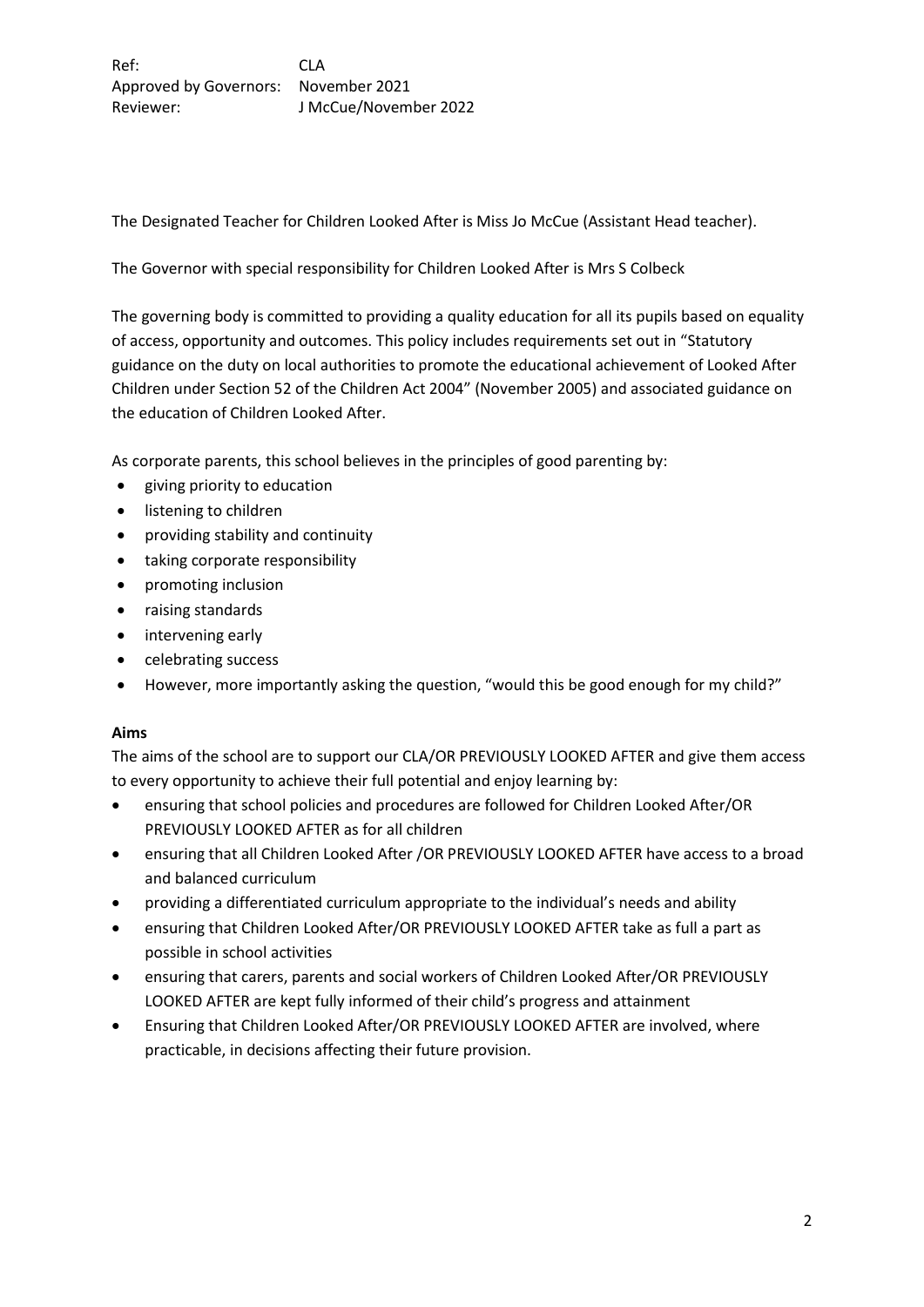#### **Admissions**

The Governing Body endorses the Lancashire County Council Policy for the admission of Children Looked After /OR PREVIOUSLY LOOKED AFTER. Due to changes in care placements, Children Looked After/OR PREVIOUSLY LOOKED AFTER may enter school at any time in the term. This school believes that it is vital that we give each Child Looked After/OR PREVIOUSLY LOOKED AFTER a positive welcome and full support for their induction to help them settle and be part of our school community.

#### **Inclusion**

This policy recognises that all pupils are entitled to a broad and balanced curriculum. Our CLA Policy reinforces the need for teaching and learning that is fully inclusive. The Governing Body will ensure the school makes appropriate provision for all CLA pupils.

## **Allocation of Resources**

The Governing Body will ensure that the school allocates resources to support appropriate provision for CLA, meeting the objectives set out in this policy. We will work in partnership with Lancashire County Council who have responsibility for Children Looked After/OR PREVIOUSLY LOOKED AFTER and other Local Authorities, to ensure that Children Looked After/OR PREVIOUSLY LOOKED AFTER receive the full range of support to which they are entitled to enable them to make progress and achieve.

## **Monitoring the progress of Children Looked After**

This school assesses each Looked After pupil's /OR PREVIOUSLY LOOKED AFTER attainment on entry to ensure continuity of learning. The social worker for the Child Looked After initiates a Personal Education Plan – PEP - within 20 days of the student joining the school, or of entering care, and ensures that the young person is actively involved.

Following the initial PEP, the role of the Designated Teacher is to liaise with other agencies involved to arrange further PEP review meetings and provide copies of the PEP to the social worker, Carer, virtual school and other agencies.

We also carry out half termly progress snap shots to allow us to ensure that all CLA pupils are making the correct progress and if not we can put in the intervention if required.

## **Record Keeping**

The Designated Teacher knows all the Children Looked After in school and has access to their relevant contact details including parents, carers, specialist staff, teacher/support worker and social worker. The status of Children Looked After is identified within the school's information systems so that information is readily available to all classroom teachers and relevant associate staff. CLA are identified as a vulnerable group when tracking, monitoring and reporting on attendance, attainment and progress.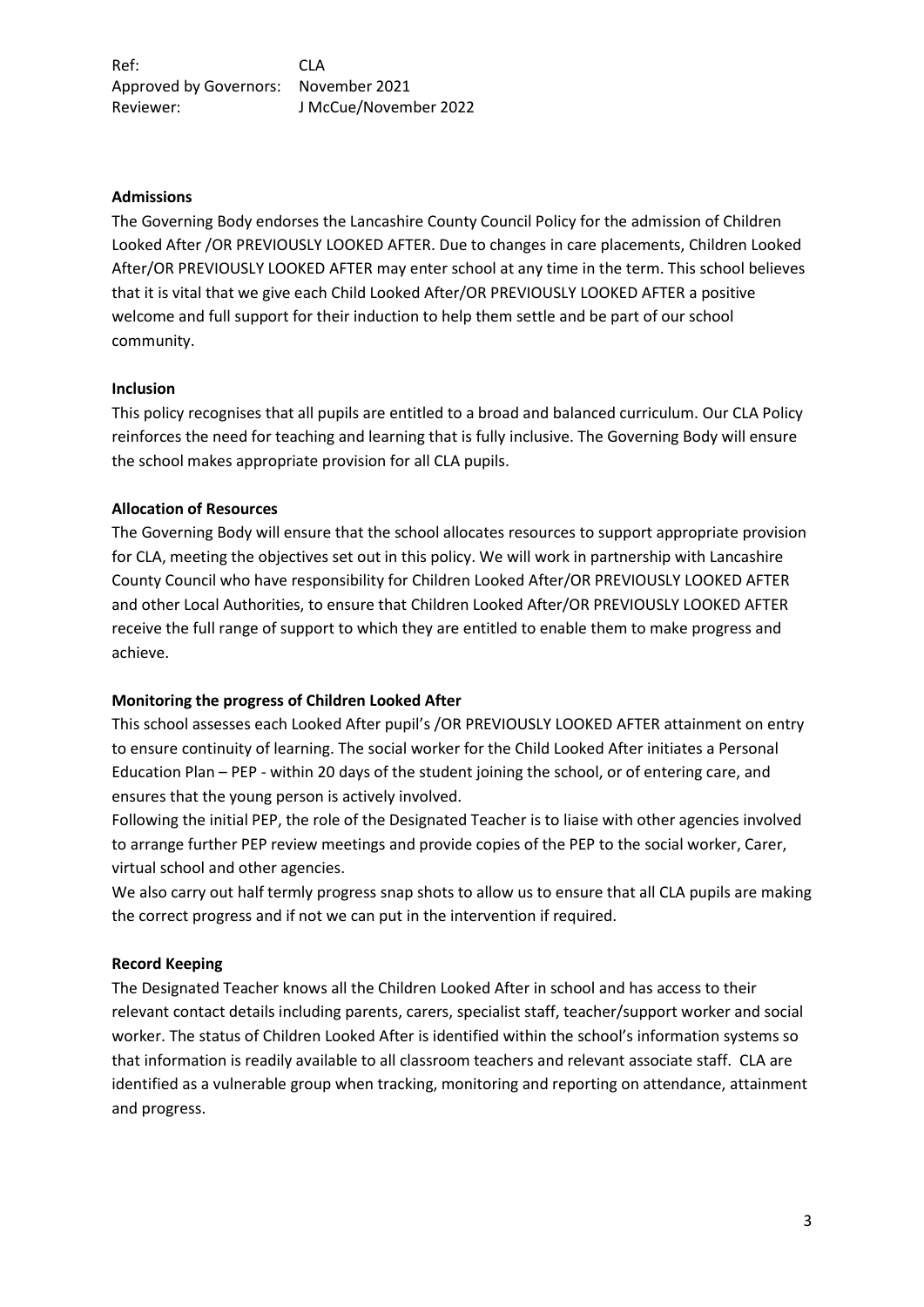#### **Staff Development**

Part of the Designated Teacher's role is to raise awareness of issues associated with CLA within the school and disseminate information.

### **Partnership with parents/carers and care workers**

We believe in developing strong partnerships with parents/carers and care workers and social workers to enable CLA to achieve their potential to aid their future economic well-being. Regular review meetings are an opportunity to further this collaboration and partnership working.

#### **Links with external agencies/organisations**

We recognise the important contribution that external support services make in supporting CLA. Colleagues from the following support services may be involved with individual CLA: Social care worker/ Community care worker/ Residential childcare worker

- Children Looked After in Education Team
- Other Virtual Schools for CLA's from other Local Authorities
- Educational psychologists, Clinical Psychologists and others from Local Authority SEND services
- School nurses
- External Learning Providers

#### **CLA Policy Review and Evaluation**

The Designated Teacher for CLA will undertake a thorough review and evaluation of the impact of the Children Looked After policy and practice each year and report to the relevant Governing Body committee.

#### **ROLES AND RESPONSIBILITIES**

The Designated Teacher will:

- be an advocate for Children Looked After within school
- be proactive in identifying ways in which the school can raise attainment of Children Looked After
- work in partnership with Lancashire Virtual School, and/or other Virtual Schools for those students who are from other Local Authorities, providing progress data on the progress of Children Looked After
- give regard to the impact of relevant decisions for Children Looked After on both the Looked After Children and the rest of the school community
- know all the Children Looked After in school, including those in the care of other authorities, and ensure the availability of all relevant details from school record-keeping systems as required
- attend relevant training about Children Looked After and disseminate information and good practice to other staff
- Influence school policy and practice for Children Looked After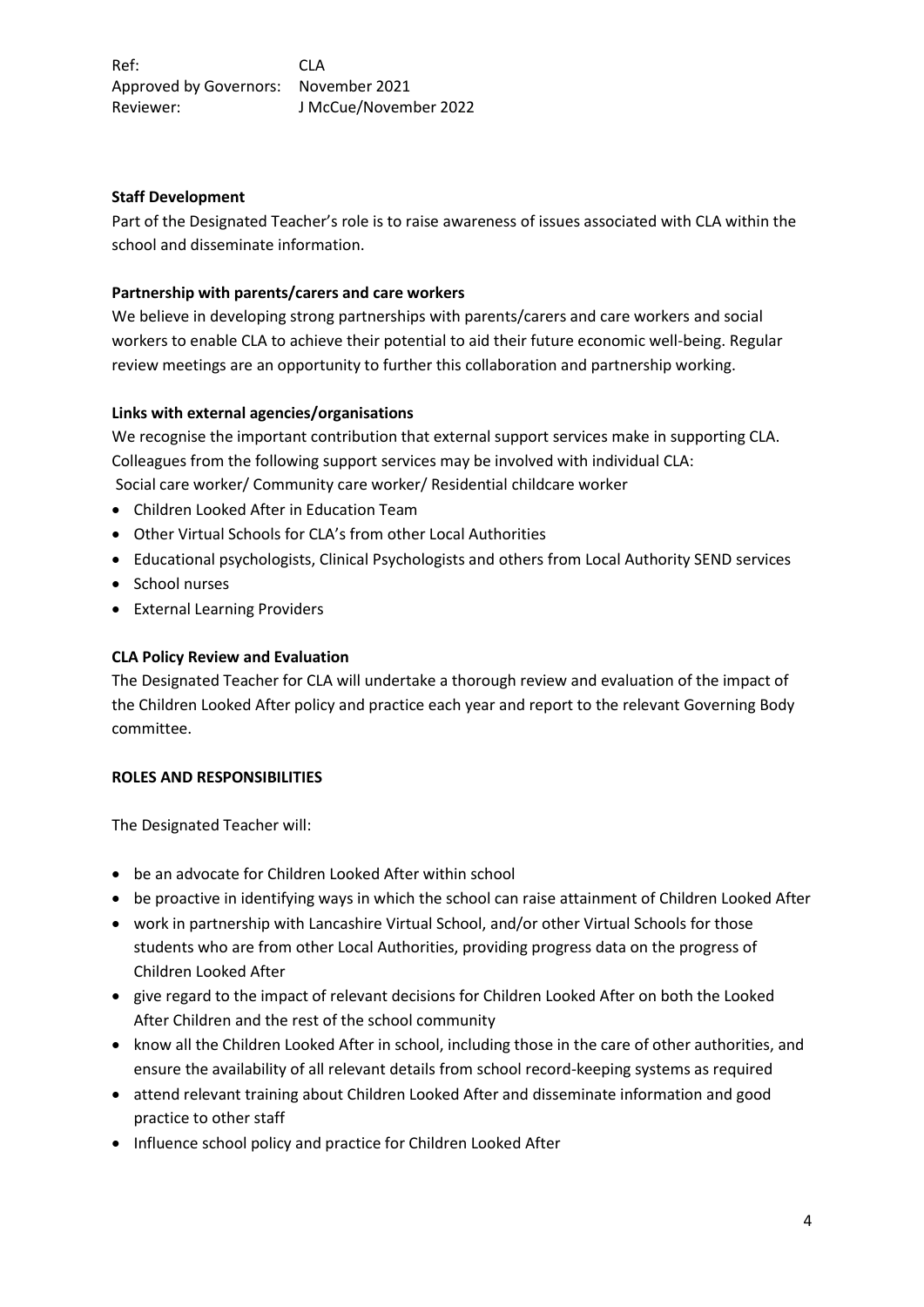- Act as the key liaison professional for other agencies, parents/Carers in relation to Children Looked After.
- ensure that Children Looked After receive a positive welcome on entering school, especially midyear, and offer additional support wherever possible such as a pre-entry visit to help the new pupil settle
- ensure that all CLA have an appropriate PEP that is completed when joining the school or of entering care and ensure that the young person contributes to the plan
- arrange and contribute to PEP Review meetings
- keep PEPs and other records up to date and review PEPs at transfer and at four monthly intervals
- monitor the targets set out in the PEP
- convene an urgent multi-agency meeting if a Children Looked After is experiencing difficulties or is at risk of exclusion (where possible be present at the re-integration meeting following an exclusion)
- ensure confidentiality on individual children, sharing confidential and personal information on a need to know basis, bearing in mind the wishes of the individual student
- act as the key adviser for staff and governors on issues relevant to Children Looked After
- ensure a speedy transfer of information, records and coursework, where appropriate, when a Child Looked After transfers to another educational placement
- Ensure that any Special Educational Needs are addressed in conjunction with the SENCO and in accordance with the Code of Practice for SEND.
- will ensure that CLA funding is spent appropriately to support the educational needs of the CLA students
- Report annually to the governors on the performance of Children Looked After on the school roll.

All school staff will:

- Positively promote the raising of a Child Looked After's self-esteem.
- Have high expectations of the educational and personal achievements of Children Looked After.
- Keep the Designated Teacher informed about a CLA's progress.
- Ensure any CLA is supported sensitively and that confidentiality is maintained.
- Follow school procedures.
- Be familiar with the school's policy and guidance on CLA and respond appropriately to requests for information to support PEPs and review meetings.
- liaise with the Designated Teachers where a CLA is experiencing difficulties
- keep appropriate records, confidentially as necessary, and make these available to the Designated Teacher

The Governing Body will:

- ensure that the admission criteria and practice prioritises CLA according to the DFE Admissions Code of Practice
- ensure all governors are fully aware of the legal requirements and guidance for CLA
- ensure there is a Designated Teacher for CLA